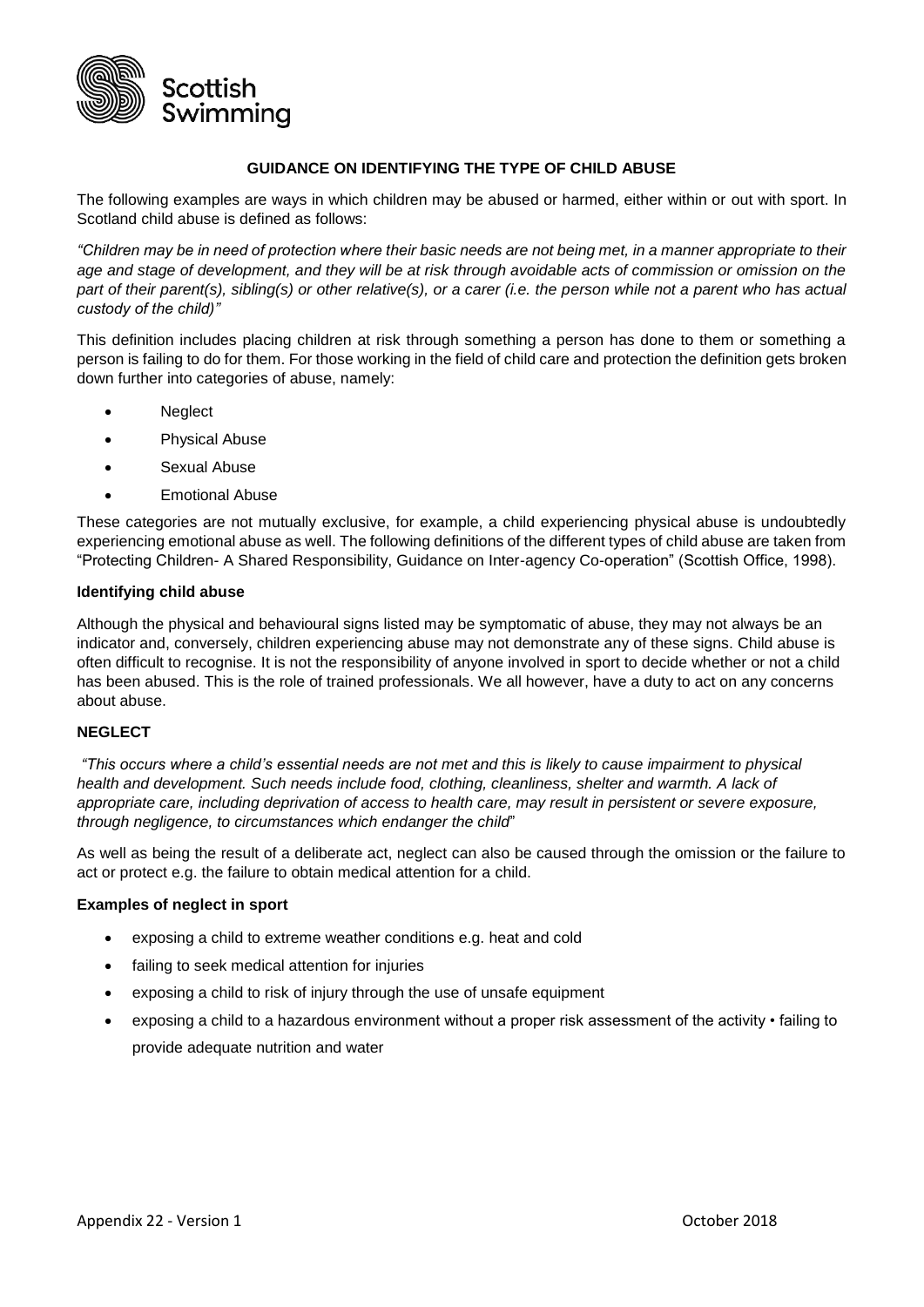

## **Signs which may raise concerns about physical neglect include:**

- constant hunger
- constant tiredness
- untreated medical problems
- poor peer relationships
- poor personal hygiene and/or poor state of clothing
- frequent lateness or unexplained non-attendance (particularly at school)
- low self-esteem
- stealing

## **PHYSICAL ABUSE**

*"actual or attempted physical injury to a child, including the administration of toxic substances, where there is knowledge or reasonable suspicion, that the injury was inflicted or knowingly not prevented"*

This could include deliberately hitting, shaking, throwing, poisoning, burning, scalding, drowning, suffocating or otherwise harming a child. Physical injury may also occur where someone knowingly fails to take action to protect a child from physical harm. Most children sustain accidental cuts and bruises throughout childhood. These are likely to occur in parts of the body like elbows, shins and knees. An important indicator of physical abuse is where the bruises or injuries are unexplained or the explanation does not fit the injury or the injury appears on parts of the body where accidental injuries are unlikely e.g. on the cheeks or thighs. The age of the child must also be considered. It is possible that some injuries may have occurred for other reasons e.g. skin disorders, rare bone diseases.

Physical injury may also be caused when a parent feigns the symptoms of or deliberately causes ill health to a child whom they are looking after. This is known as Fabricated Fictitious Syndrome by Proxy. A parent may do this because they need or enjoy the attention they receive through having a sick child.

## **Examples of physical abuse in sport:**

- over training or dangerous training of athletes
- over playing an athlete
- failure to do a risk assessment of physical limits or pre-existing medical conditions
- administering, condoning or failure to intervene in drug use

#### **Signs which may raise concerns about physical abuse include:**

- refusal to discuss injuries
- improbable excuses given to explain injuries
- avoiding activities due to injuries or possibility of injuries being discovered
- aggression toward others
- fear of parents being approached for an explanation
- untreated injuries
- unexplained injuries, particularly if recurrent
- running away
- excessive physical punishment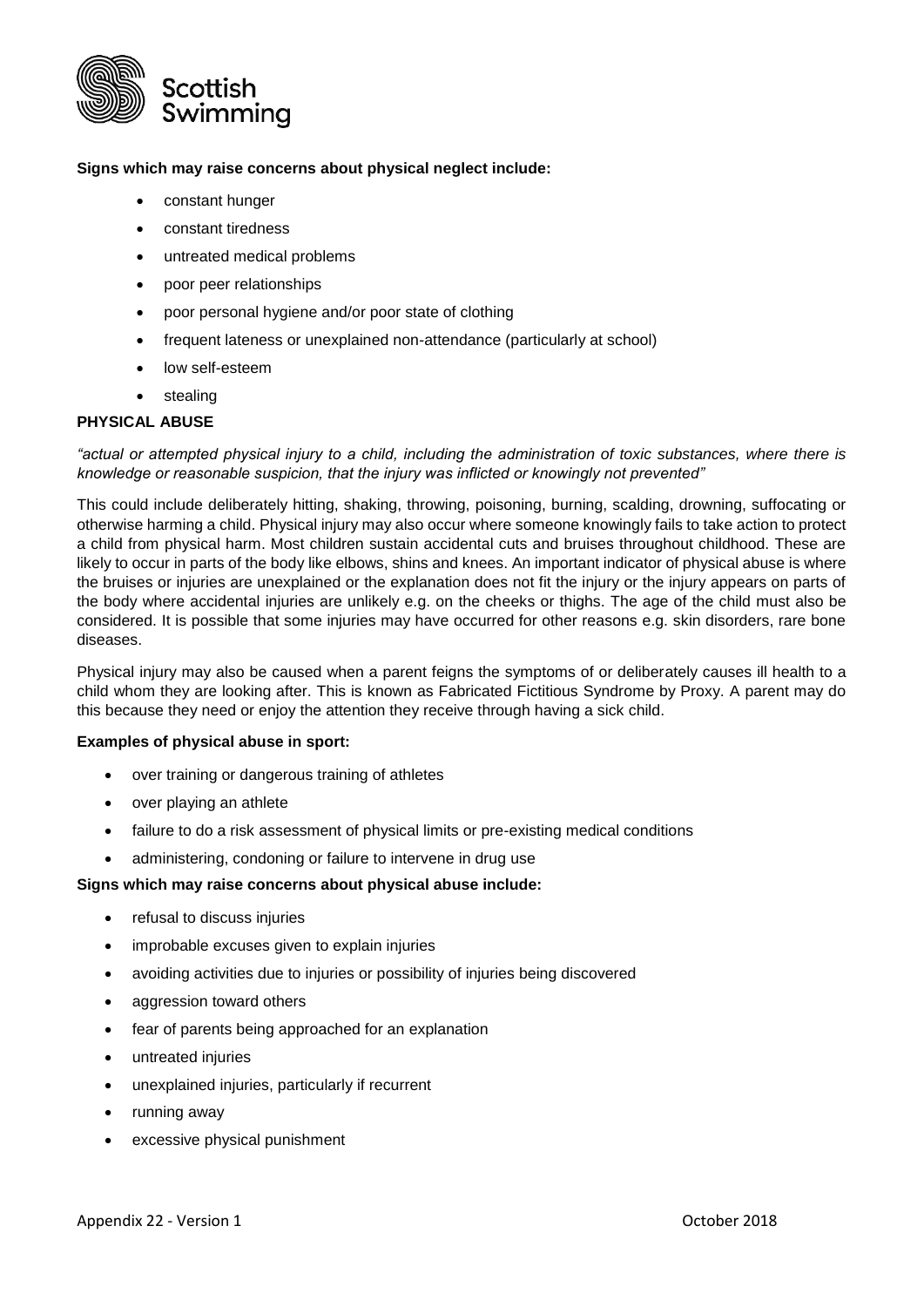

## **SEXUAL ABUSE**

*"Any child may be deemed to have been sexually abused when any person(s), by design or neglect, exploits the*  child, directly or indirectly, in any activity intended to lead to the sexual arousal or other forms of gratification of *that person or other person(s) including organised networks. This definition holds whether or not there has been genital contact and whether or not the child is said to have initiated or consented to, the behaviour"* 

This includes forcing or enticing a child to take part in sexual activities whether or not they are aware of or consent to what is happening. Sexual abuse may involve physical contact, and non-contact acts such as forcing children to look at or be involved in the production of pornographic material, to watch sexual activities or encouraging them to behave in sexually inappropriate ways. Some of the aforementioned activities can occur through the internet. Boys and girls are sexually abused by males and females, including persons to whom they are and are not related and by other young people. This includes people from all walks of life. Some children may never be able to tell someone they have been sexually abused. Changes in a child's behaviour may be a sign something has happened. In some cases there may be no physical or behavioural signs to suggest that a child has been sexually abused.

#### **Examples of sexual abuse in sport**:

- exposure to sexually explicit inappropriate language or jokes
- showing a child pornographic material or using a child to produce such material
- inappropriate touching
- sexual intercourse and/or sexual activity with a child under 16

#### **The following signs may raise concerns about sexual abuse:**

- lack of trust in adults or over-familiarity with adults, fear of a particular adult
- sleep disturbance (nightmares, bed-wetting, fear of sleeping alone)
- girls taking over the mothering role
- social isolation being withdrawn or introverted, poor peer relationship
- running away from home school problems e.g. falling standards, truancy
- low self-esteem
- reluctance or refusal to participate in physical activity or to change clothes for games
- drug, alcohol or solvent abuse
- sexual promiscuity, over-sexualised behaviour, compulsive masturbation
- unusual interest in the genitals of adults, children or animals
- bruises, scratches, bite marks to the thighs or genital areas
- discomfort/difficulty in walking or sitting
- urinary tract problems, vaginal infections or genital damage
- stained underwear, soiling or wetting
- fear of bathrooms, showers, closed doors
- having irrational fears
- psychosomatic factors e.g. recurrent abdominal or headache pain
- display of sexual knowledge beyond the child's age
- anxiety, depression, self-harm/mutilation, suicide attempts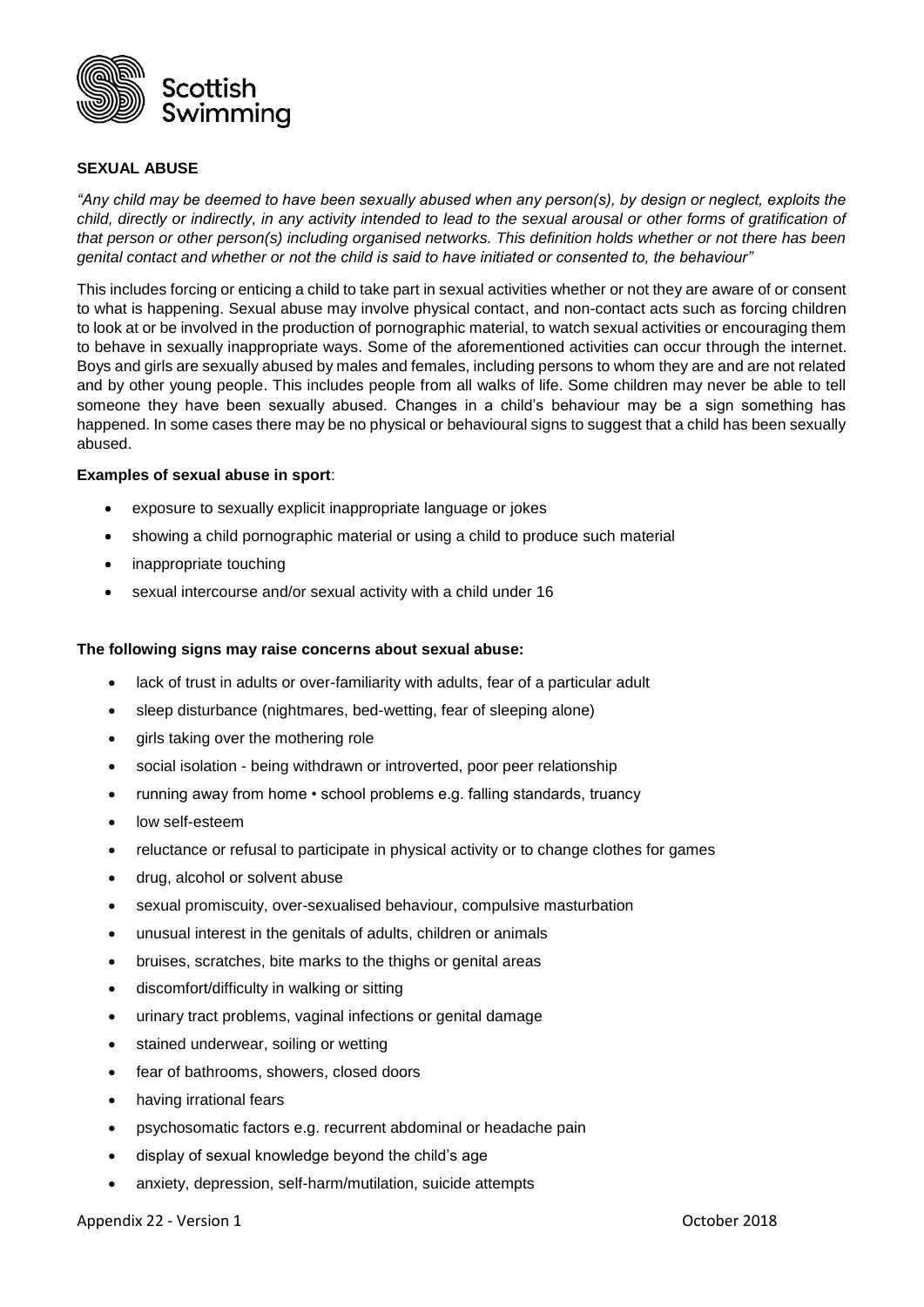

- pregnancy
- fear of medical examinations
- genital odour, venereal/sexually transmitted diseases
- itchiness, soreness, discharge, unexplained bleeding from the rectum, vagina or penis
- abnormal sexual drawings
- developmental regression/acting younger than their age
- 'grooming' including over the internet

## **Grooming**

Grooming is a set of behaviours that normally fall under sexual abuse. These are practices - which may appear to be carried out with the best of intentions - are used by people who sexually abuse children to 'groom' their victim:

How abusers "target and groom" – they:

- Engineer 1:1 situations
- Develop a special friendship
- Make promises of success
- engage family, other coaches, people of influence
- use text, internet chat rooms
- have "special secrets"
- extend the relationship from the sports venue to socialising
- buy gifts to buy affection
- have unnecessary physical contact with young people e.g. excessive handling/supporting, cuddling, kissing, "friendly" taps
- alienate swimmers and coaches from their peers

## **EMOTIONAL ABUSE**

## *"failure to provide for a child's basic emotional needs such as to have a severe effect on the behaviour and development of the child"*

This could include making a child feel worthless or unloved, inadequate or not valued; inappropriate expectations being imposed on children for their age or stage of development; the corruption or exploitation of a child, or causing them frequently to feel frightened or in danger; persistent exposure to domestic abuse; failing to provide a child with love, care and affection.

## **Examples of emotional abuse in sport**

- Persistent failure to show any respect to a child e.g. continually ignoring a child
- Constantly humiliating a child by telling them they are useless
- Continually being aggressive towards a child making them feel frightened
- Acting in a way which is detrimental to the child's self-esteem